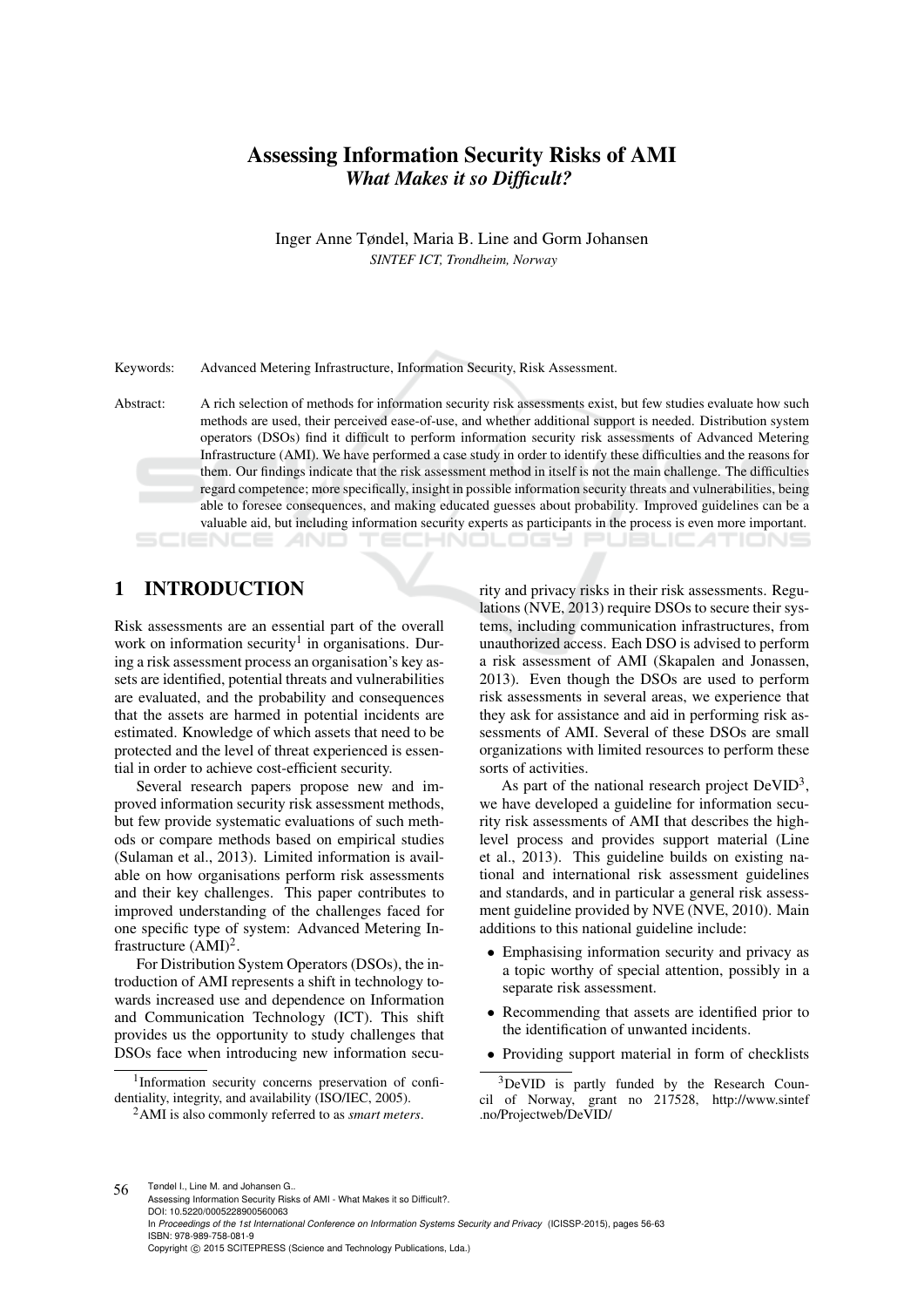that provide an overview of relevant assets, incidents and countermeasures when it comes to information security and privacy in AMI.

To evaluate our guideline, we have studied risk assessments performed by Norwegian DSOs. Our study was motivated by the following research questions:

- *RO 1*: Why do DSOs state that assessing risks in AMI is difficult, i.e. what makes AMI so different from other objects that DSOs are already assessing the risks of?
- *RQ 2:* How well does our guideline support the DSOs when assessing the risks of AMI?

This paper is structured as follows. Section 2 presents related work on methods for risk assessment. The research method for our study is described in Section 3, and findings from the documentation study, interviews, and participant-observations are summarised in Sections 4, 5, and 6, respectively. Section 7 discusses the results, and Section 8 provides concluding remarks.

**SCIENCE AND** 

### 2 RISK ASSESSMENTS

A large number of standards, guidelines and research papers suggest different methods for risk assessments. Though they have their differences, the methods tend to include similar steps: characterisation of the system, threat and vulnerability assessment, risk determination, control identification, and evaluation and implementation of controls (Fenz and Ekelhart, 2011; ISO/IEC, 2011a). There is however limited empirical evidence regarding how the available standards and guidelines are used and what kind of support is considered most important. In a study by Jourdan et al. (Jourdan et al., 2010) 25% of information security professionals stated that risk analyses were actually never, or at best rarely, performed. Shedden et al. (Shedden et al., 2010) concluded that the risk assessment standards are not easy to use, and that they are actually difficult to comprehend and understand.

In 1999, the United States General Accounting Office (GAO) performed a study of information security risk assessment methods in four organisations (GAO, 1999). These organisations had organisationwide information security risk procedures that were considered practical and useful, and they had used these procedures for at least one year. The study identified critical success factors for efficient and effective implementation of information security risk assessment programs:

• Obtain senior management support and involvement

- Designate focal points
- Define procedures
- Involve business and technical experts
- Hold business units responsible
- Limit scope of individual assessments
- Document and maintain results

The main challenges identified were related to estimation of likelihood and cost of information security risks. It was claimed that it is more challenging to reliably assess information security risks than other types of risks. This has to do with limited data available, as well as constantly changing risk factors. This challenge has also been put forward by other researchers (Fenz and Ekelhart, 2011; Cybenko, 2006; Gerber and von Solms, 2005; Rhee et al., 2012), who added that information is an intangible asset where it is *"extremely difficult if not impossible to determine precise value"* (Gerber and von Solms, 2005), and that the current situation is that *"many losses are never discovered and others are never reported"* (Rhee et al., 2012). Although this lack of information was considered a challenge, the organisations in the GAO study did not believe this to preclude understanding and ranking of information security risks.

## 3 METHOD

ECHN

To address the research questions, we performed a case study (Yin, 2009), where information was collected through documentation, interviews and participant-observation. This choice of research method was guided by our goal to improve understanding of why information security risk assessments are considered difficult (RQ1). We aimed at opinions and experiences that can improve future improvements in guidelines and other support initiatives (RQ2), rather than statistically significant results. We compared the results from two different types of risk assessments:

- A. Risk assessments of AMI performed by the DSOs before our study started *without the support of our guideline* (assessments A1-A3). Process leaders were interviewed.
- B. Risk assessments where we took part as process leaders and brought expertise to the assessments by *extensive use of our guideline* (assessments B1-B2).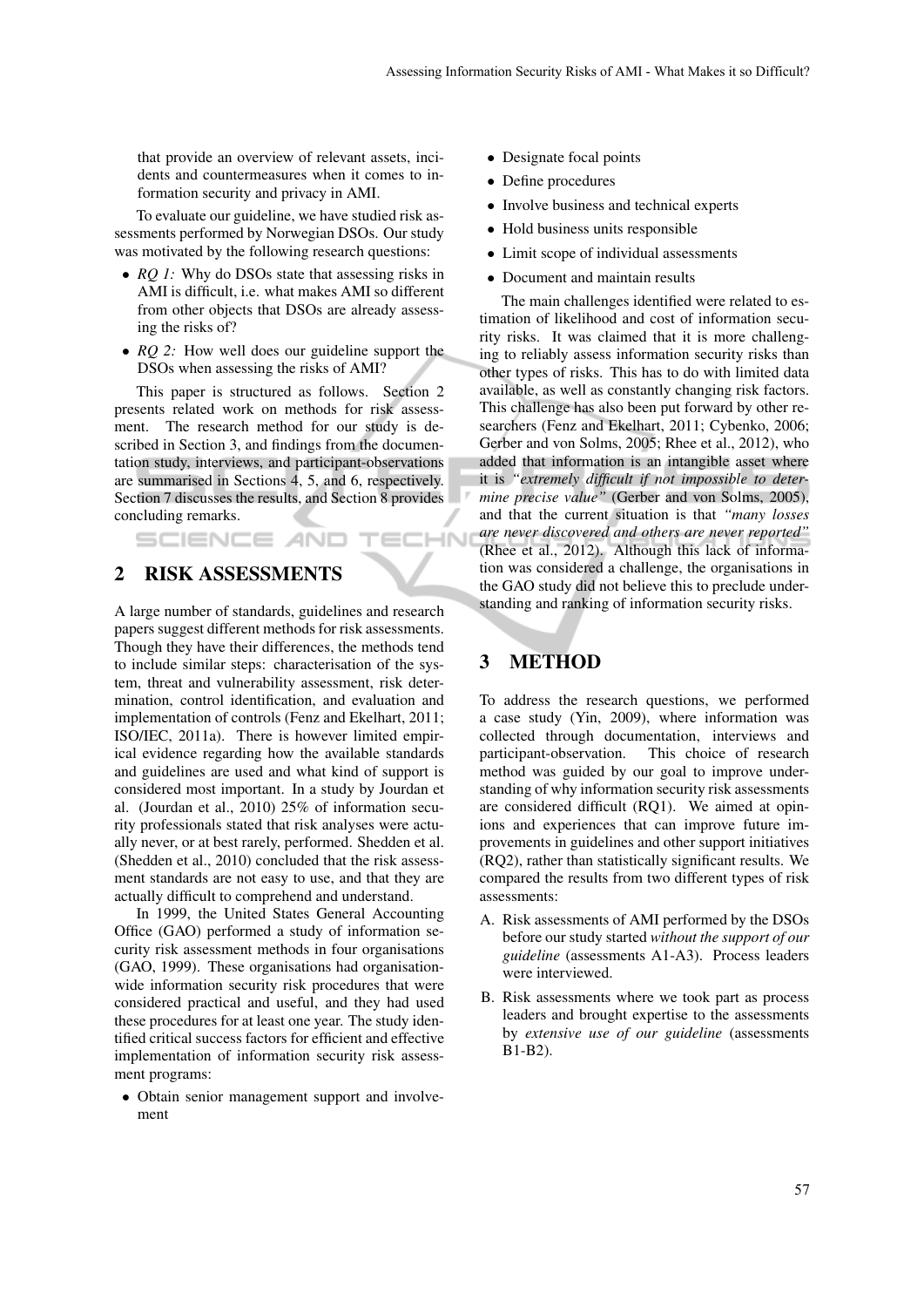| Case           | <b>DSO</b> | Status of as- | <b>Process</b> | <b>Material</b>                   | Role of interviewee                                         | Other participants in the                                             |  |  |
|----------------|------------|---------------|----------------|-----------------------------------|-------------------------------------------------------------|-----------------------------------------------------------------------|--|--|
|                |            | sessment      | leader         | received                          |                                                             | process                                                               |  |  |
| A <sub>1</sub> | Ι.         | In progress   | Internal       | Documented<br>risk matrices       | Proj.mgr AMI/ pro-<br>cess leader                           | Communications, IT, IT<br>manager, AMI, consultants                   |  |  |
| A <sub>2</sub> | 2          | Completed     | Consultant     | Final report and<br>risk matrices | Proj.mgr AMI                                                | Technical, specialists, com-<br>mercial; AMI and IT                   |  |  |
| A <sub>3</sub> | 3          | Completed     | Internal       | Final report and<br>risk matrices | Grid analyses/ pro-<br>cess leader and in-<br>fosec officer | AMI. IT                                                               |  |  |
| B1             | 4          | Completed     | We             | (na)                              | (na)                                                        | IT, IT security, automation<br>systems, AMI                           |  |  |
| B <sub>2</sub> | 3          | Completed     | We             | (na)                              | (na)                                                        | security, AMI owner,<br>IT –<br>AMI responsible, technical<br>experts |  |  |

Table 1: An overview of the risk assessments.

#### 3.1 Development of Guideline

The Norwegian Water Resources and Energy Directorate (NVE) have provided recommendations on general risk assessments for the Norwegian energy<br>domain (NVE, 2010). They have organised the They have organised the risk assessment activities in three phases: The *planning phase* (system characterisation, determining the scope, the likelihood scale, and consequence dimensions; organising the risk assessment phase, preparing checklists), the *risk assessment phase* (threat and vulnerability assessments and risk determination, control identification activities; presentation of results in a risk matrix), and the *risk treatment phase* (selecting controls and following up on implementation).

As these recommendations are already wellestablished in the energy domain, we aimed at extending these rather than developing some brand new and completely different methods. Therefore, our guideline (Line et al., 2013) follows the same structure as this existing guideline from NVE, with one important addition: We recommend to start the risk assessment phase by identifying information assets. This is motivated by recommendations in recognised risk management guidelines in the information security field, such as OCTAVE Allegro (Caralli et al., 2007). Furthermore, we provide explanations to several of the activities recommended by NVE, specifically tailored to information security needs. Checklists present possible system characterizations (for AMI), information assets, incident categories (based on ISO/IEC 27035 (ISO/IEC, 2011b)) and specific incidents, stakeholders, vulnerabilities (based on NI-STIR 7628 (Group, 2010)), and countermeasures (based on ISO/IEC 27001 (ISO/IEC, 2005)). Our guideline introduces methods for information security threat modelling as well, but these were not evaluated in the case study.

Our guideline has been developed with the aim of

supporting a lightweight risk assessment process that does not require an extensive amount of resources in time or personnel, as several Norwegian DSOs are small and have limited resources available for this type of activities.

### 3.2 Case Study Context

An overview of the different cases studied is shown in Table 1. The four participating DSOs were recruited from the DeVID project consortium<sup>4</sup>. The scope of the risk assessments A1-A3 were the overall project of *implementing* AMI. This includes financial, operational, and customer aspects, in addition to information security and privacy aspects, which then constitutes just a minor part of the complete analysis. Assessments B1-B2 considered information security and privacy risks in the AMI.

Note that assessment A1 was in progress. They had identified several incidents, but the identification of incidents were not completed, and further assessments of the risk associated with the incidents were in some cases missing. Though assessment A2 was considered to be finished, the accompanying documents specifically stated that further work included assessing likelihood and consequences of incidents, suggesting that the provided risk values are initial values only.

For assessments B1 and B2, expertise within IT, IT security, automation systems, and AMI, participated from each DSO (3, 4, c.f. Table 1). After agreeing on the scope of the assessment and ensuring a common understanding of the system, the participants engaged in brainstorming sessions to identify assets,

<sup>&</sup>lt;sup>4</sup>One DSO contributed to two different assessments; A3 and B2. They had already performed one risk assessment without the use of our guideline, and we were used as process leaders in a second risk assessment with a different scope than the first one.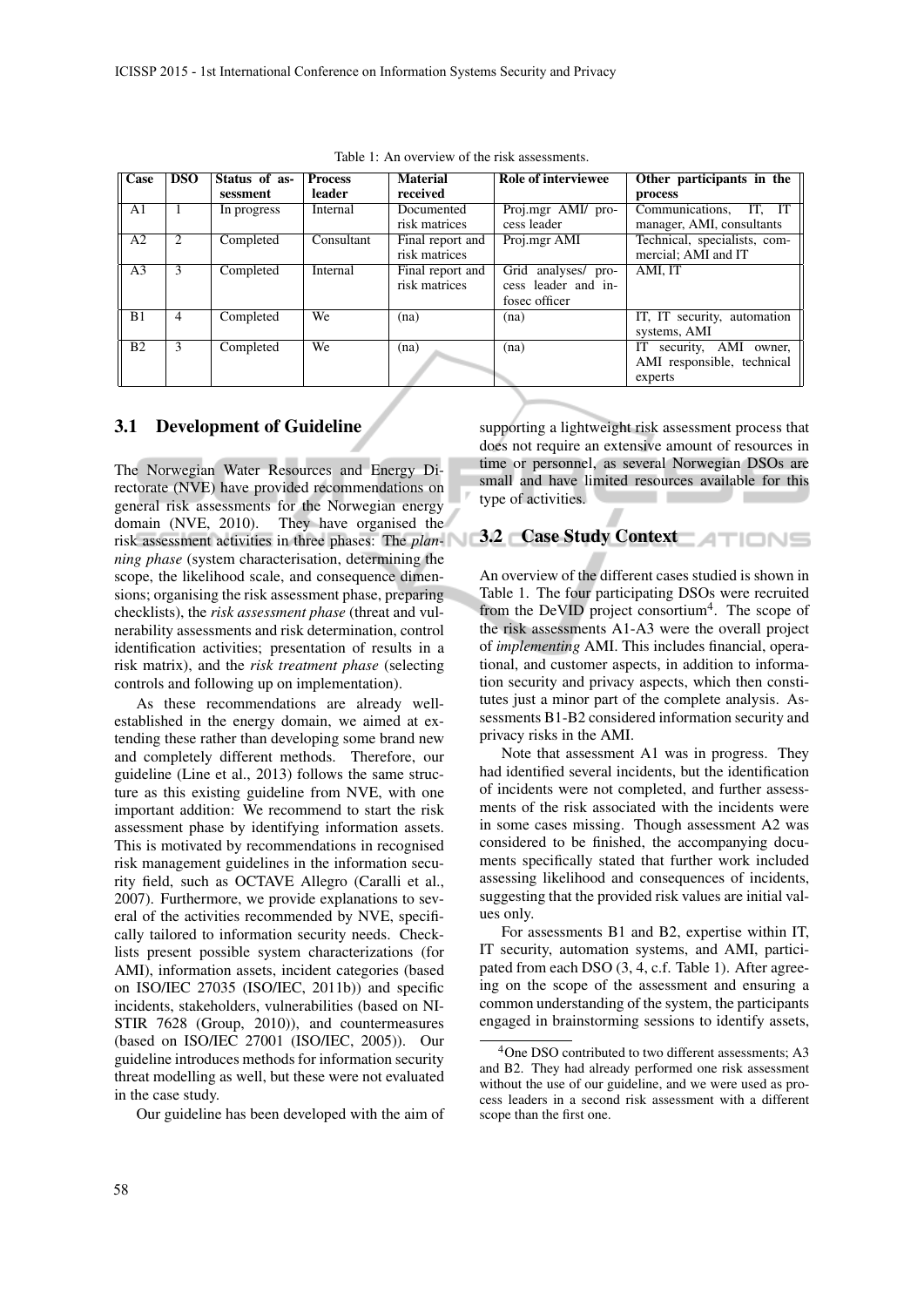stakeholders and incidents. The group then assessed the risks of the identified incidents and discussed relevant controls for some of the high-risk incidents. For B1, some relevant controls were added by the participating researchers after the risk assessment session. Around-the-table evaluations concluded each workshop, where each participant reported his opinion on what was successful, what was difficult and/or did not succeed during the day. Two researchers participated in both assessments<sup>5</sup>, and results of the assessments as well as participant evaluations were documented by the researchers.

# 4 FINDINGS FROM THE DOCUMENTATION STUDY

In this section we provide an overview of the risks assessments A1-A3 with respect to incident types, assets covered, estimated risk and the controls identified. Note that in the tables that provide an overview of the incident types and controls, the results from the assessments B1-B2 are also included to enable comparisons.

### 4.1 Types of Incidents Covered and Level of Detail

Table 2 provides an overview of the incidents identified in all assessments, categorised according to ISO/IEC 27035. In general, risks from a broad range of incident categories are included. However, the risk categories "Technical failure", "Technical attack" and "Compromise of information" receive the most attention. Note that several of the incidents have been placed in more than one category, as for example an information compromise can have a technical cause due to failure or an active attack.

Some of the incidents represent lack of routines, or weaknesses in routines, that do not necessarily lead to information security breaches in the short term, as *Lack of overview of AMI components* and *Lack of control of collected meter values* are examples of. The DSOs are worried that the complexity of systems might lead to a lack of competence and overview that can lead to incidents on a long term.

Most analyses (A1-A3, B2) are performed at the strategic stage of the AMI, hence the DSOs do not know yet what the system will look like. The threats are in general at a high level (e.g. someone will hack something, or someone gets access to communication).

#### 4.2 Types of Assets Covered

In general, assets are not documented, although in some cases specific assets are mentioned in descriptions of incidents:

- Meter values providing information about power consumption, and used as a basis for invoice (C, I,  $A^6$ )
- The meter itself  $(I, A)$
- The communication network (A)
- The HES and other systems at the DSO (I, A)
- Breaker commands (I, A)
- Meter updates (A)

Incidents can however impact other assets than those that are specifically mentioned. As an example, inability to communicate with meters impacts the availability of meter values, but it also impacts the ability to send commands, collect status information and to perform software updates. In several cases, the incident is not related to any specific asset in particular, e.g. *New technology - a lot of startup problems*.

#### 4.3 Estimated Risk

In A3, consequences of incidents are assessed due to their impact on reliability of supply, privacy, economy and reputation. Probabilities are also assessed due to predefined criteria. In A1 and A2 however, it is not clear which criteria are used in the assessment of consequences and probabilities.

In A2, few incidents related to information security and privacy are assessed to be of high risk. These have to do with insufficient quality in the equipment delivered by vendors. In A3 several incidents are considered high risk when it comes to economy and reputation impacts. These have to do with lack of communication, meter errors, immature metering technology, lack of control with collected meter values, privacy breaches, IT system failure, and loss of control over control systems. In A1, some of the incidents are assigned a consequence and probability rating, but none of the incidents are categorised as low, medium, or high risk or put into any form of risk matrix.

#### 4.4 Controls Identified

There are large differences in which controls are included and how they are presented in the different

<sup>5</sup>One researcher leading the process (assessment B1: MBL; assessment B2: IAT) and one documenting the results (GJ).

 ${}^{6}C$ : confidentiality, I: integrity, A: availability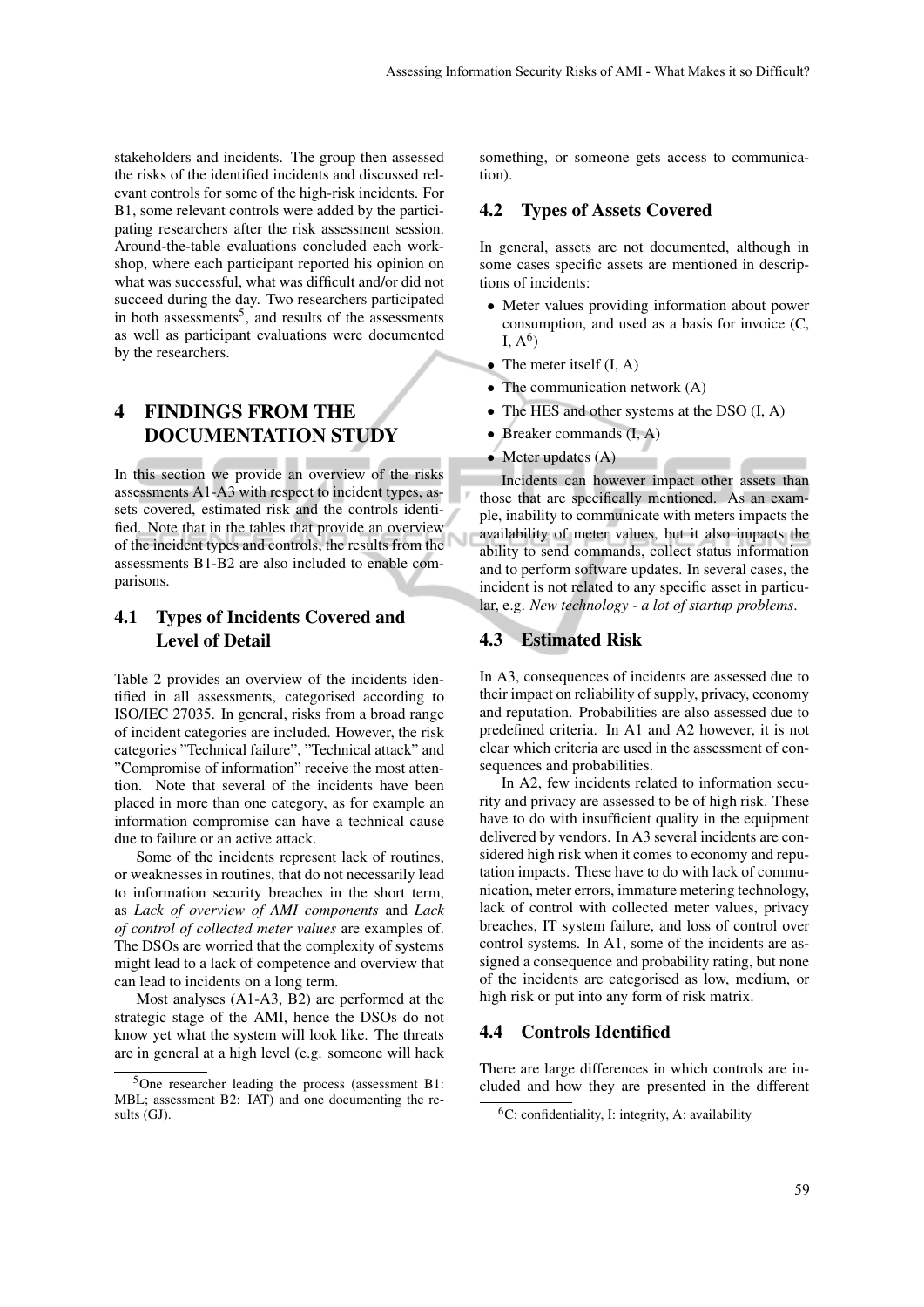|                                                                                                               | A1             | A2                                                                                          | A <sub>3</sub>                                        | B1                                                                    | B <sub>2</sub> |                                                                          |
|---------------------------------------------------------------------------------------------------------------|----------------|---------------------------------------------------------------------------------------------|-------------------------------------------------------|-----------------------------------------------------------------------|----------------|--------------------------------------------------------------------------|
| Category                                                                                                      |                |                                                                                             |                                                       |                                                                       |                | Examples of incidents covered                                            |
| Equipment damage due to extreme weather conditions<br>$\overline{0}$<br>$\overline{0}$<br>Natural<br>$\Omega$ |                |                                                                                             |                                                       |                                                                       |                |                                                                          |
| disaster                                                                                                      |                |                                                                                             |                                                       |                                                                       |                |                                                                          |
| Social un-                                                                                                    | 1              | $\Omega$                                                                                    | $\Omega$                                              | $\overline{0}$                                                        | $\Omega$       | Equipment destroyed due to war activities                                |
| rest                                                                                                          |                |                                                                                             |                                                       |                                                                       |                |                                                                          |
| Physical                                                                                                      | $\overline{2}$ | $\overline{2}$                                                                              | 1                                                     | 1                                                                     | L              | Substation break-in; Customer destroys meter by accident; Customer       |
| damage                                                                                                        |                |                                                                                             |                                                       |                                                                       |                | vandalises meter                                                         |
| Infrastructure 5                                                                                              |                | $\overline{\mathcal{L}}$<br>$\overline{\mathcal{L}}$<br>3<br>$\mathbf{0}$                   |                                                       | Instability in communication (e.g. in the GPRS network); Lack of com- |                |                                                                          |
| failure                                                                                                       |                |                                                                                             |                                                       |                                                                       |                | munication between smart meter and HES; Power stability problems         |
| Radiation                                                                                                     | $\overline{2}$ | Power instability problems; EMP<br>$\Omega$<br>$\Omega$<br>$\overline{0}$<br>$\overline{0}$ |                                                       |                                                                       |                |                                                                          |
| distur-                                                                                                       |                |                                                                                             |                                                       |                                                                       |                |                                                                          |
| bance                                                                                                         |                |                                                                                             |                                                       |                                                                       |                |                                                                          |
| Technical                                                                                                     | 7              | 3                                                                                           | $\overline{9}$                                        | $\mathcal{D}_{\mathcal{L}}$                                           | 2              | Existing system cannot handle increased data load; Encryption reduces    |
| failure                                                                                                       |                |                                                                                             |                                                       |                                                                       |                | performance of solution; Software updates corrupted; Meter failure; Me-  |
|                                                                                                               |                |                                                                                             |                                                       |                                                                       |                | ter lifetime shorter than expected                                       |
| Malware                                                                                                       | T              | 1                                                                                           | 0                                                     | 1                                                                     | $\overline{0}$ | Customer infects the AMI system with malware, e.g. to manipulate own     |
|                                                                                                               |                |                                                                                             |                                                       |                                                                       |                | energy consumption values                                                |
| Technical                                                                                                     |                | 4                                                                                           | 3                                                     | 3                                                                     | $\overline{2}$ | Software updates corrupted; HES is compromised; Meter is compro-         |
| attack                                                                                                        |                |                                                                                             |                                                       | mised; Competitor attack on product/system/data; Erroneous deactiva-  |                |                                                                          |
|                                                                                                               |                |                                                                                             |                                                       |                                                                       |                | tion of power (breaker command) for several customers                    |
| $\overline{of}$<br><b>Breach</b>                                                                              |                |                                                                                             | $\overline{0}$                                        | $\overline{2}$                                                        | $\overline{2}$ | Insiders get access to systems; Insiders manipulate own energy con-      |
| rule                                                                                                          |                |                                                                                             |                                                       |                                                                       |                | sumption values                                                          |
| Compromise                                                                                                    | $\overline{2}$ | $\overline{2}$                                                                              | $\overline{4}$                                        | $\overline{2}$                                                        | $\overline{3}$ | Insiders get access to the system; Vendor misuses access rights to ma-   |
| func-<br>$\sigma$ f                                                                                           |                |                                                                                             |                                                       |                                                                       |                | nipulate energy consumption or increase their competitive advantage;     |
| tions                                                                                                         |                |                                                                                             |                                                       | Criminals pretend to be meter installers                              |                |                                                                          |
| Compromise                                                                                                    | 6              | 3                                                                                           | $\overline{2}$                                        | 8                                                                     | 3              | Manipulation of information during communication; Eavesdropping;         |
| infor-<br>of                                                                                                  |                | Customers manipulate own meter values; Wrong price information to                           |                                                       |                                                                       |                |                                                                          |
| mation                                                                                                        |                |                                                                                             | customer; Documentation, maps, passwords, keys astray |                                                                       |                |                                                                          |
| Harmful                                                                                                       | $\Omega$       | $\Omega$                                                                                    | $\Omega$                                              | $\Omega$                                                              | $\mathbf{1}$   | Reactivation of power (breaker command) causes equipment failure or      |
|                                                                                                               |                |                                                                                             |                                                       |                                                                       |                | fire at customer                                                         |
| contents                                                                                                      |                |                                                                                             |                                                       |                                                                       |                |                                                                          |
| <i>Other</i>                                                                                                  | $\Omega$       | $\overline{c}$                                                                              | $\Omega$                                              | 2                                                                     | 1              | Lack of info on suppliers' security and privacy practices; Customer does |
|                                                                                                               |                |                                                                                             |                                                       |                                                                       |                | not accept collected meter values                                        |

Table 2: Types of incidents identified in the risk assessments.

risk assessments. A1 seem to have a balance between procedural (organisation and personnel) and technical (physical measures and infrastructure) controls. In A2, controls are identified for all critical incidents, although few technical measures are identified and they were not precise (e.g. *Addressed by the IT department*). We did not have access to A3's list of controls, only the figures in their summary, which shows that procedural controls are given priority.

Table 3 shows the number of procedural and technical controls identified in the five risk assessments respectively. Due to different presentations of the controls in the different assessments, the numbers are not comparable. However, the relation between procedural and technical controls are comparable for each assessment.

Table 3: Types of controls identified.

| Category          | A1 |    | A3 | B1 |    |
|-------------------|----|----|----|----|----|
| <b>Procedures</b> |    | 58 |    |    |    |
| Technical         | 58 |    |    |    | 18 |

## 5 EXPERIENCES AS REPORTED IN THE INTERVIEWS

#### 5.1 Sources of Information

The guideline from NVE (NVE, 2010) was mentioned by A1 and A2 as being used during the risk assessment process as a support, inspiration, and knowledge base. Further, two different publicly available risk assessments was considered in A1 to be useful support on on how to systemise the process. A2 referred to a seminar on information security in AMI. All three respondents (A1, A2, A3) reported having used a general risk assessment for the introduction of AMI from Energi Norge AS (EnergiNorgeAS, 2012) as a basis.

A1 reported that there is a lack of information on actual experiences with information security incidents related to AMI. They hired an external consultant towards the end to get help with identifying risks within the area of IT and IT security.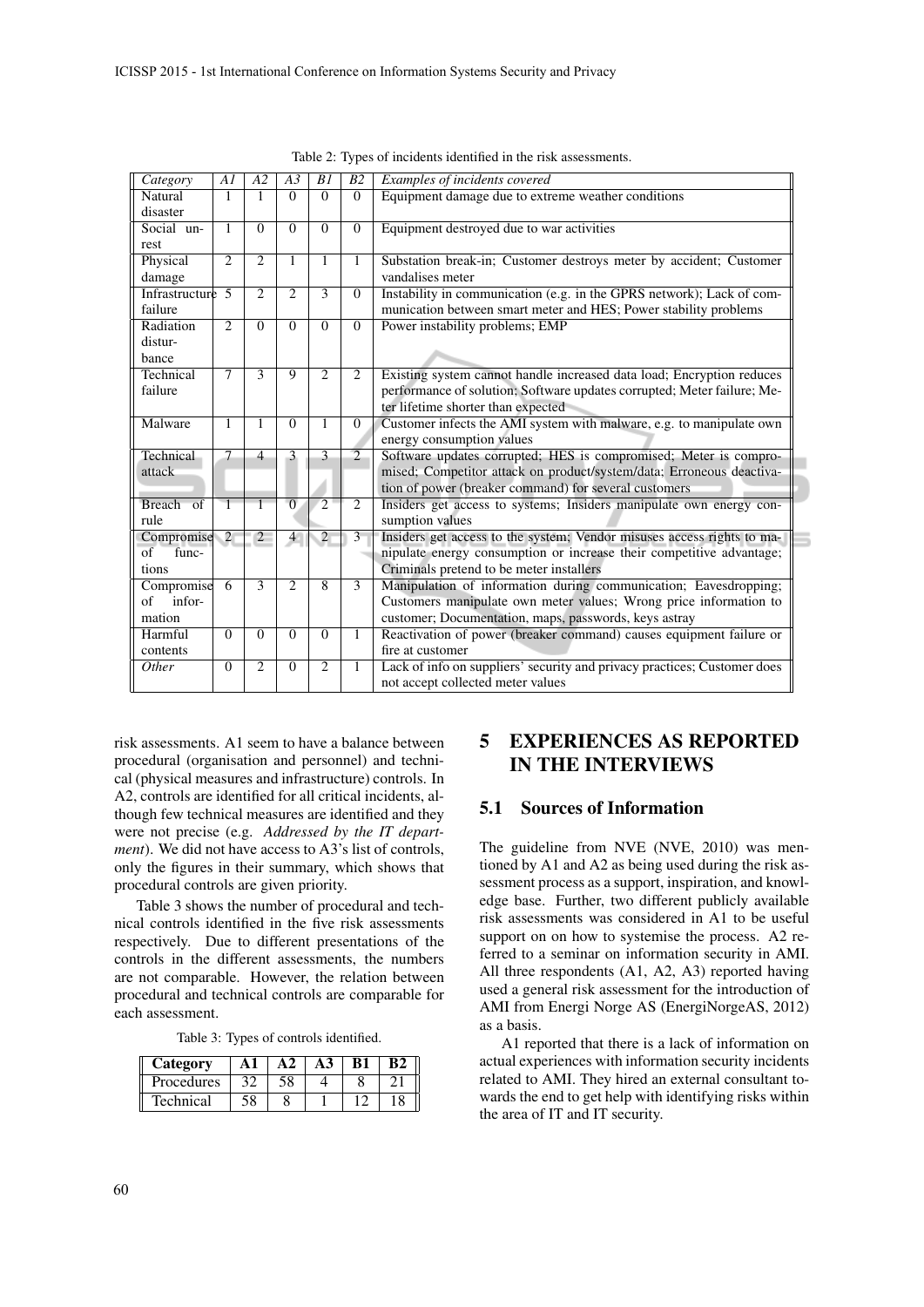The external consultants leading the process in A2 used an extensive checklist to make sure they included all necessary aspects. This checklist was perceived as comprehensive and sufficient. A2 stated that several guidelines and related reports were published in the industry during their process. This was perceived as confusing, as the recommendations were vague and uncoordinated.

A3 successfully relied on the knowledge of the well-experienced personnel participating in the process. External information sources were not used. However, they are familiar with recent risk assessment reports made publicly available and the guideline from the authorities.

## 5.2 Challenges Regarding Information Security and Privacy

A2 described the area of information security and privacy as extremely technological and difficult to fully grasp. Specialists are needed, who understand the technical aspects and all possibilities regarding vulnerabilities, attacks, and potential consequences. Identifying incidents are not too difficult; e.g. *Someone hacks into the system*, *Breach of confidentiality*, but finding appropriate countermeasures is difficult without having competent specialists in the team.

A1 responded that identifying all possible incidents felt like a challenge, partly due to the fact that AMI is new and there might be aspects that are difficult to foresee. They see that cooperating with other DSOs in exchanging experiences on incidents could be useful. Also, A1 found it challenging to estimate probabilities and possible consequences of incidents. The worst consequences might have extremely low probability for occurring, which makes it hard to know whether they should be included or not. Statistics from previous incidents are not available, and estimating what are the real and realistic risks is perceived as quite hard. The possibilities seem infinite.

#### 5.3 Needs for Support

A1 would like to have a kind of recipe which guides them through the whole risk assessment process. They also wish for information on realistic probabilities and possible consequences, not only unwanted incidents. Knowledge and understanding of appropriate countermeasures are needed; as the DSO specifies system requirements for the suppliers and leave to the suppliers to describe how they address the requirements, the DSO is left with the challenge of considering the appropriateness of the suppliers' solutions.

A2, on the other side, did not feel the need for any other support than what is already available. They have an internal risk assessment method and they feel satisfied with the work they did, as they have specified all requirements regarding information security and privacy. The most important thing is to include the right people in the process, those who have the right competence and knowledge in order to identify where the risks are and which countermeasures should be implemented.

A3 asked for necessary and basic templates for risk assessments. Bullet lists suggesting countermeasures would be useful in that the DSOs could make selections based on their own needs.

# 6 PARTICIPANT OBSERVATIONS

In the risk assessments, several of the incidents identified (see Table 2) were considered to be of high risk. When it comes to reliability of supply, B1 considered virus infection, unauthorised access to breaker functionality and external control over network functions to be main risks. In addition to unauthorised control of breakers and other main systems, B2 considered firmware errors in breakers and damage (e.g. due to fire) to main systems to be of high risk. B1 assessed privacy consequences of incidents, and identified virus infections, as well as access to meter values for individuals to be of high risk in this respect. B2 assessed consequences regarding economy and reputation, and identified considered incidents regarding leakage of personal information, and also meter hacking and meter value manipulation to be important in this respect, in addition to the incidents that were estimated as high risk when it comes to reliability of supply.

In both B1 and B2 a large set of information assets were identified, but the cases did make similar priorities regarding the importance of the assets; meter value (meter ID and corresponding customer), power switch (possibility to affect power supply), and encryption keys (encryption keys and passwords) were given highest priority.

In the risk assessment process, we encountered challenges regarding system documentation. There was a need for assumptions as it was almost impossible to be sure of all details in the system. For B2, this was particularly a challenge, as the risk assessment considered a future implementation of AMI. In general, it is not a problem to make assumptions as long as all assumptions are well documented and actions are agreed upon in order to investigate further details after the workshop.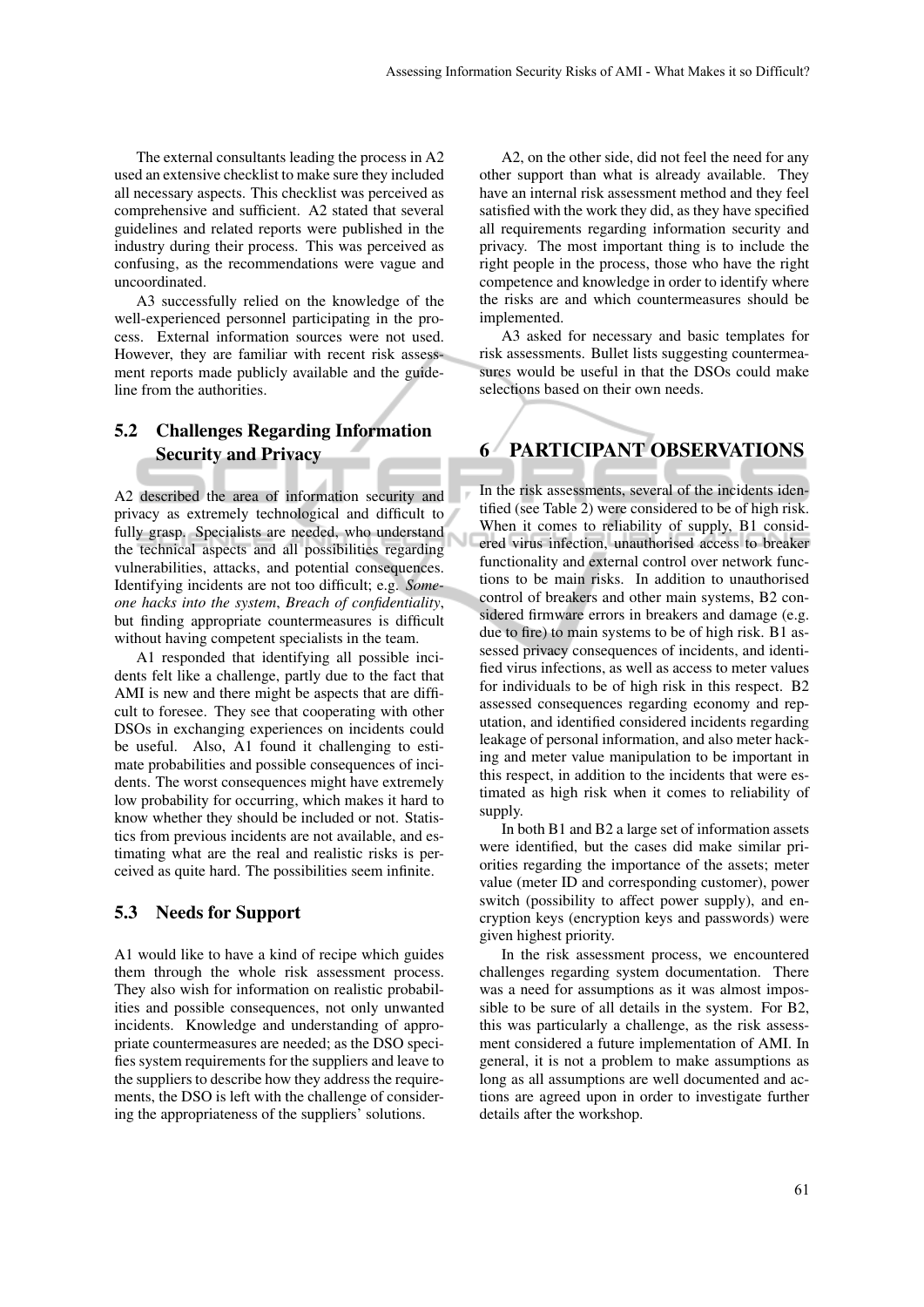Initially, we planned to spend one day on each risk assessment process. However, B1 showed that two half days could be more appropriate. It was found to be difficult to identify all system properties in advance. The discussions in the meeting revealed aspects that should have been better investigated or documented. Further, the five hours assigned for the assessment was found not to be enough. Most people would find it easier to spend two half work-days than one whole day due to other pressing tasks. Also, having two half days would give room for processing some of the information before completing the work.

The checklists were used towards the end of each brainstorming session to make sure that we included all relevant issues. We did not present them to the participants before the brainstormings; this could have reduced the number and variety of issues identified during the creative process. The use of checklists did result in some additions to the lists of both assets and incidents.

In B2, risks per consequence dimension were discussed in smaller groups before risks were agreed on in a plenary discussion. This was considered valuable for the results as differing opinions became visible; the participants had made different assessments of the threats and thus the discussion could focus on these differences.

The feedback in the end of the workshops were in general positive. However, several participants indicated that the method should have been presented more clearly. Although we explained it at the beginning of the workshop to make all participants familiar with the intended work flow, we should have put more effort into explaining each step as the workshop evolved. They found it somewhat confusing to follow the steps during the process, although they considered the process leader as key to what they perceived as a successful session. The participants reported that assessing a future system, where the technical details are yet unknown, was challenging. Furthermore, both analyses considered AMI and adjacent ICT systems, which was perceived to be a too wide focus for experts familiar with parts of the system only. At the same time, participants considered this multidisciplinarity to be a strength.

### 7 DISCUSSION

We started out with the aim to investigate why risk assessments of AMI related to information security was considered difficult (RQ1) and to study whether the guideline we had developed would provide support to DSOs in this respect (RQ2). The interviews

performed regarding the assessments A1-A3 point to lack of experiences, statistics and examples as a main challenge. As a consequence, estimation of probabilities is difficult. Information security is also considered extremely technological and different to grasp for non-experts. The fact that AMI is currently not implemented in many of these DSOs is also a challenge in the assessments.

It is not possible to overcome all these challenges with a guideline. As AMI is currently not widespread, limited statistics are available. However, a guideline may be able to aid with examples and also increase understanding of information security. The provided checklists on assets, incidents, vulnerabilities and controls could contribute to this. When comparing the results of the assessments performed with and without the use of our guideline, it is however not possible to state that the quality has improved with use of the guideline. There is no indication that use of our guideline led to coverage of more incident types. There are high variations in what risks are considered to be most important, but this is the case also with the support of the guideline. Feedback received from the participants in the assessments B1-B2 were in general positive. A focus on assets was considered useful. Further, the use of checklists did result in additional incidents and assets being identified in the meetings. However, the positive feedback may also be due to having an external facilitator rather than the content of the guideline.

## 7.1 Systematic Approach and need for Experts

A1-A3 show that the DSOs have tried to identify main privacy and information security issues, but they seem to lack systematic ways to approach this area, e.g. in the form of asset identification or the use of threat categories. In A2 they used external documents and a risk map to make sure all things are covered, and felt confident as this support was provided by experienced consultants. For the others, a more systematic approach could potentially increase confidence that the most important threats have been covered. We received positive feedback on our suggested focus on assets.

Personnel who know the technical details of the systems, and possible threats and their corresponding potential consequences, are invaluable to an organisation's risk assessment process. For non-experts it is almost impossible to make realistic assumptions on likelihood and consequences.